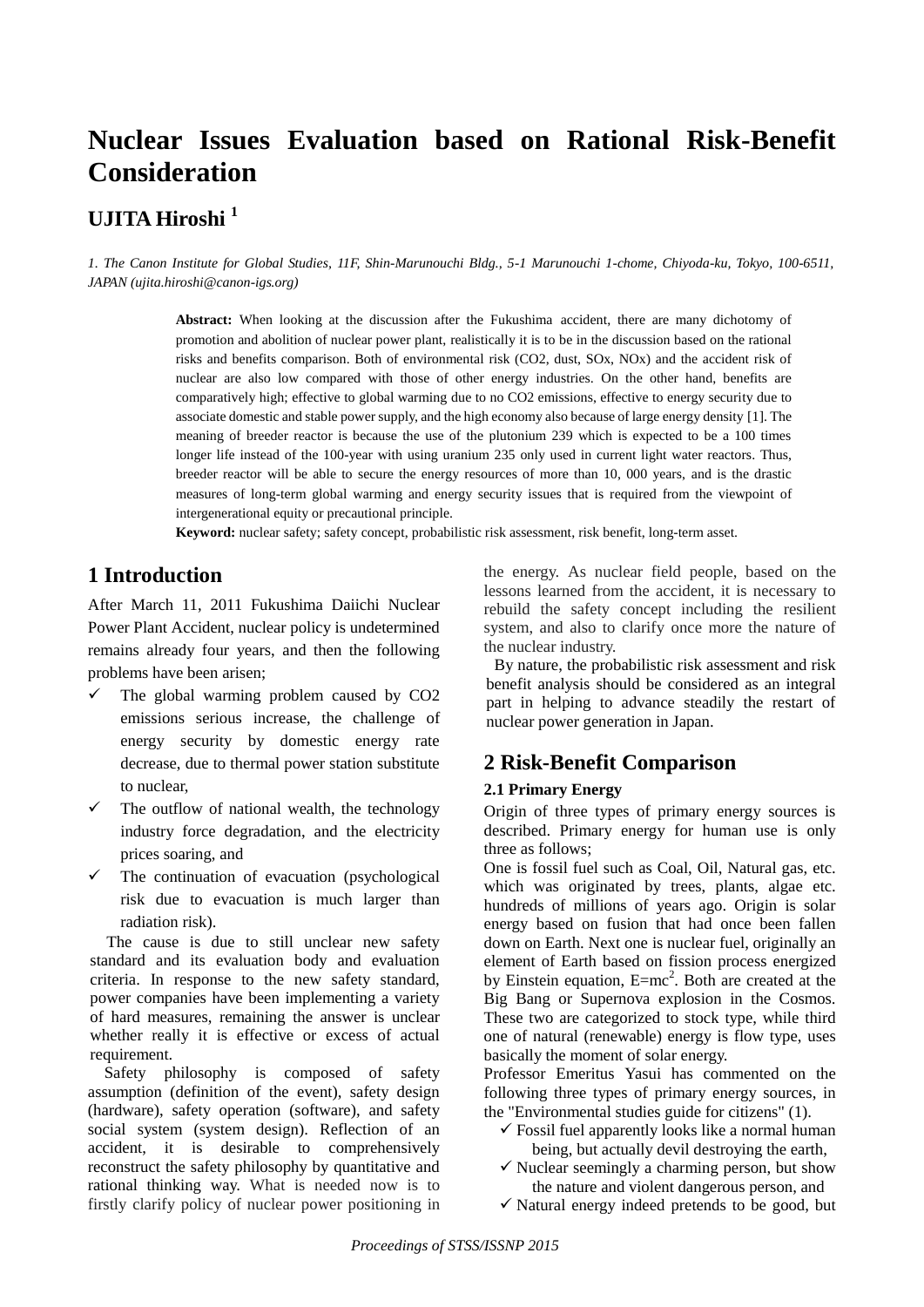in fact whimsical spenders. Since all have advantages and disadvantages, by the trade-off of risk-benefit, it is important to take a combination of all of them well.

#### **2.2 Risk and Benefit**

When looking at the discussion after the accident, there are many dichotomy of promotion and abolition of nuclear power plant, realistically it is to be in the discussion based on the rational risks and benefits comparison. Both of environmental risk (CO2, dust, SOx, NOx) and the accident risk of nuclear are also low compared with those of other energy industries. On the other hand, benefits are comparatively high; effective to global warming due to no CO2 emissions, effective to energy security due to associate domestic and stable power supply, and the high economy also because of large energy density (2-3).

#### **2.3 Risk**

In Fig. 1, the amount of waste generated are compared with fossil fuel, nuclear power and renewable energy, the amount of fossil fuel waste can be seen as overwhelmingly high (4). Accordingly, also environmental risks as shown in Fig. 2, the differences are very large (4).

Then the accident risks are compared in Fig. 3, which shows the frequency of fatalities by each of energy source (5) per power plant operation for one year of 1GWe. All except for the nuclear power in OECD countries is based on the actual value. If you look only at the OECD countries, it is not possible to draw a risk curve of the nuclear power because it does not come out the deaths. Nuclear is the only industry forced to perform the safety evaluation by using probabilistic risk assessment method. Acute deaths due to accident of Chernobyl is point data, but the actual mortality estimates by carcinogenic of late-onset which cannot be identified are also shown in the figure. Looking at the non-OECD countries, as well as in consideration of the Chernobyl accident, it can be seen that the nuclear accident risk is lower than other energy industries. Because the data of China's coal mine accidents have become abnormally high, and then otherwise classified.

Nevertheless the nuclear public acceptance is low, there is a cognitive bias with the human on the rare risk, for instance radiation or O157 is widely reported by the media, and there is the fact that the general public also to panic. On the other hand large suicide and traffic accidents risks which should be addressed has been ignored as it is commonplace.

### **2.4 Benefit**

On the other hand nuclear power benefits are overwhelmingly high compared to other industries as follows.

- $\checkmark$  Global warming: As shown in Fig. 4, along with renewable energy, no CO2 emissions from the fuel at energy formation and a little CO2 emission during construction (6)
- $\checkmark$  Energy security: Fuel transport and fuel savings are also becomes easier (7), because of the very large energy density as shown in Table 1, and nuclear has become the treatment of quasi-domestic. Therefore, while the Japanese energy self-sufficiency is only 4%, it is 16% taking into account the nuclear as the domestic one by national policy. Moreover, since power generation amount is large, it is possible to stably supply power (8).
- $\checkmark$  Economic efficiency: Because of the large amount of power generation and the large energy density, is also fuel costs cheaper economy high.
- $\checkmark$  Energy profit ratio: Energy resources require the energy to be taken out in order to utilize the energy, the ratio is said to excellence as large as an energy source. The ratio of 5-10 is, it have said that possible whether or not the limit utilization as an energy source, while nuclear is seen that the ratio is large as around 20 (9).

Since nuclear power generation in principle is a carbon-free power generation technologies, CO2 emission reductions by the fossil generator replaced becomes total benefit. If electricity and hydrogen are spread as transport energy, nuclear power is also a favorite of the carbon-free supply technology.

### **3 Long-Term Asset**

### **3.1 Resource**

We consider the resource problem. As can be seen in Fig. 5 viewed from the history of mankind, nowadays is a fleeting moment of consuming fossil fuels with enormous energy density, called as fossil fuel era (10). Thereafter, it is necessary to develop an essentially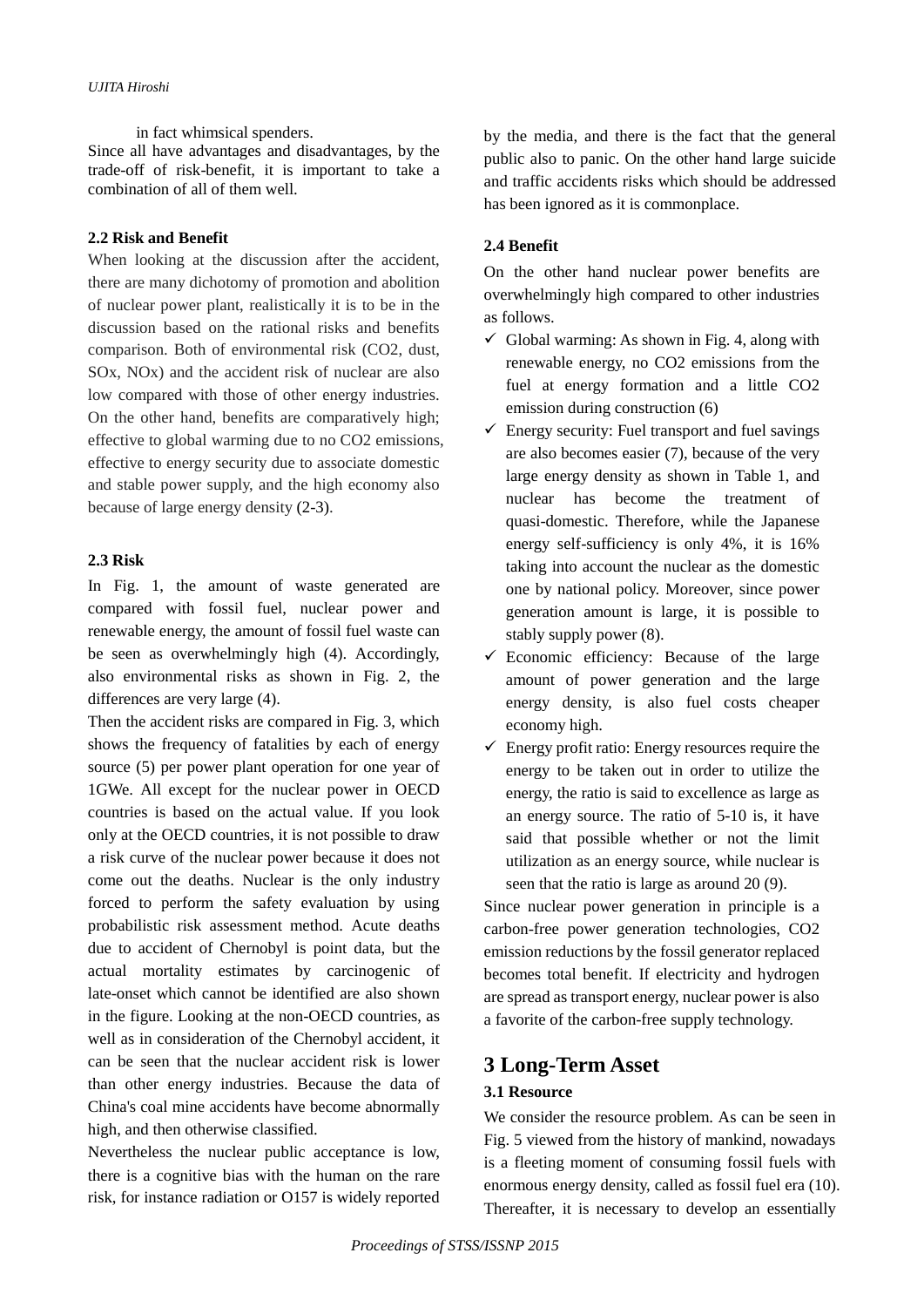new energy source or covered by the energy of the fission or fusion. Discovery, production, and projection of oil, gas and coal with CO2 emission for 400 years are shown in Fig. 6 (11). The discovery of a new oil field is located in the already declining trend, and natural gas peak of supply also are expected to soon appear.

Next, uranium resources will be considered (4). Figure 7 shows the simulation results of utilization of uranium resources by light water reactor, when the CO2 concentration is constrained to 550ppm (8). Uranium was largely consumed by initially developed countries, rapidly increasing consumption of developing countries when it comes to after 2020, and therefore uranium resources are depleted during the 21st century. Using the enriched uranium, in the current light water reactor systems that do not reuse the U and Pu in spent fuel, it is not possible to satisfy all the demand by only confirmed resources.

Fast Breeder Reactor is introduced to replace the light-water reactor in the second half of 21 century, because of the depletion of uranium 235 to be used in the reactors (abundance ratio of 0.7%), and it occupies the place remaining 99.3% that will convert the system to use the plutonium 239 generated from uranium-238. The meaning of breeder reactors is because the use of the plutonium 239 which is expected to be a 100 times longer life instead of the 100-year with using uranium 235 only. Thus, Fast Breeder Reactor will be able to secure the energy resources of more than 10, 000 years, as shown in Table 2 (12), and is the drastic measures of long-term global warming and energy security issues that is required from the viewpoint of intergenerational ethics or precautional principle.

#### **3.2 Transmutation**

Transmutation of Minor Actinide in Fission Product is an important technology for radioactive waste reduction, and Fast Breeder Reactor is an effective means to do so. Of course extinction processing also dedicated by Accelerator-Driven System. Figure 8 shows the significance of the extinction process in the nuclear fuel cycle (13). Relative radioactive decay of spent fuel is sown, and then wastes containing fission products and minor actinides having removed plutonium and uranium, and then wastes containing only fission products having removed minor actinides. For example, when compared to the direct disposal of LWR, the amount of waste and the amount of radioactivity can be reduced about three orders of magnitude. That is, while LWR direct disposal takes tens of thousands of years, it is possible to reduce it to a few hundred years, to become a radiation level of natural uranium.

### **4 Discussions**

It is a responsibility onto the world for Japan as a party that caused the Fukushima accident to transmit the conclusions by sufficient discussions on the safety issues. For Japan to continue the "technology-driven nation," it is important to have the independent technological development capacity as industrial technology strategy and to raise the level of regulation to be able to export, as the set of the design and operation.

First early policy is to clarify nuclear positioning in energy. As the nuclear industry, resilient system should be constructed based on the lessons learned from the accident, including rebuilding the safety concept. Clarification of the nature of the nuclear industry such as the following is also required.

- Promotion vs. regulation, national liability, regional agreements, the eyes of the nature of external monitoring
- $\checkmark$  Safety design by the manufacturers, the safety operation by the utilities, clarification of the government responsibility on the safety social system

The future of technological innovation should also be declared at the same time of safety issues. Nuclear power systems are inherently resilient system, and resilient improvement is also achieved by the re-construction of the safety concept currently. In addition to it, Generation Four Forum makes new reactor concepts to improve safety and convenience, such as fast breeder reactor, high-temperature gas-cooled reactor, small and medium-sized reactor, etc. Innovative research and development, such as waste treatment and disposal, and extinction processing, has been promoted.

### **5 Conclusions**

Using risk benefit analysis method which can rationally evaluates the system, in comparison with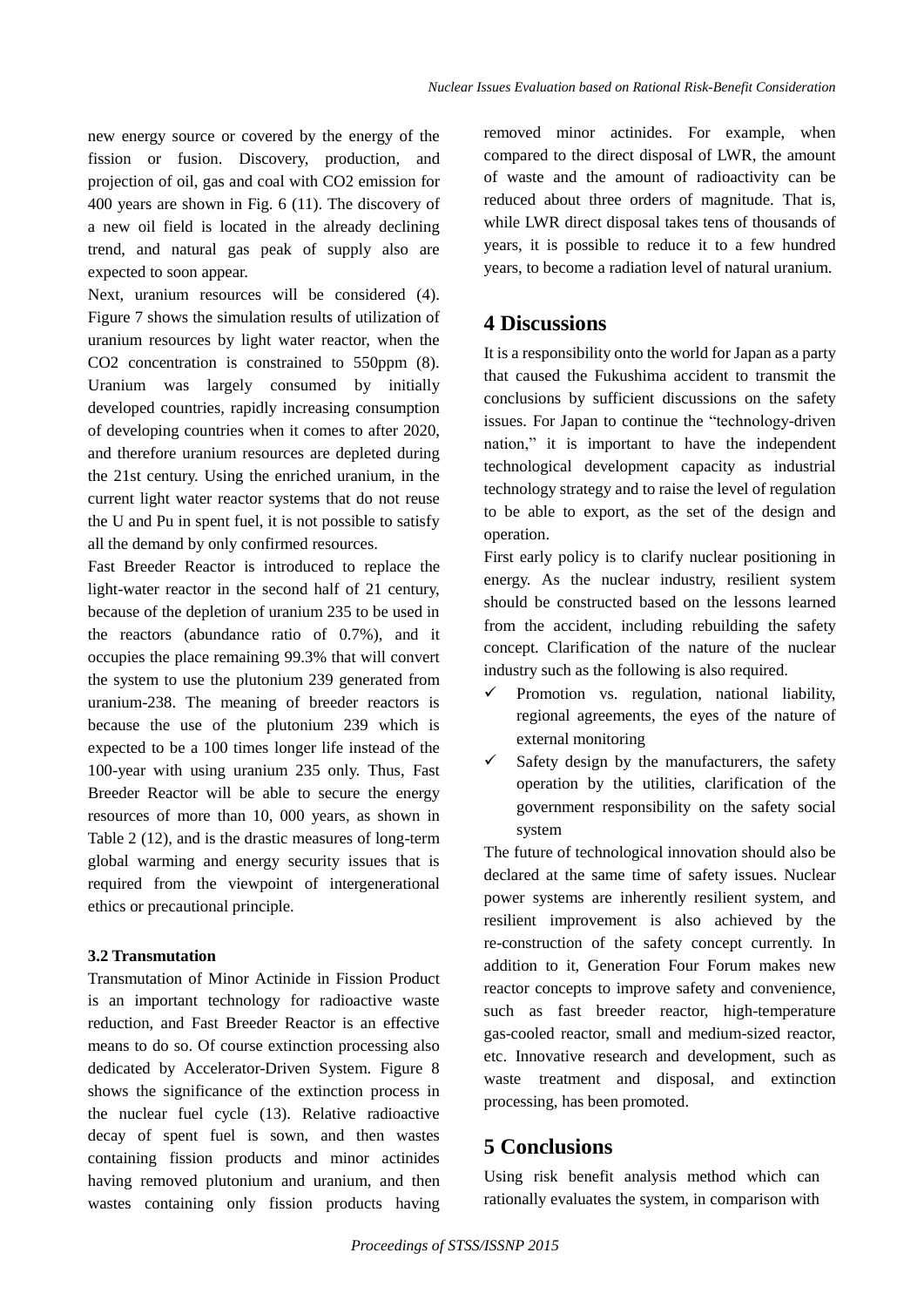other energy industries, it is ensureed that the level of reasonable safety measures. In addition, based on the analysis results, individual system acceptance or energy systems configuration should be determined on the basis of risk communication.

Nuclear system is inherently resilient, and being further augmented by the reconstruction of safety concept. Innovative research and development is under progress such as new reactor concept for safety and usability improvements, or waste reduction. Nuclear power is indispensable energy source for global warming and energy security problems. For future generations, energy saving, nuclear power, renewable energy, and carbon capture and storage for fossil fuel would be altogether required.

### **References**

- [1] <http://www.yasuienv.net/REOnly.htm>
- [2] H.Ujita, F.Duan, "Energy Perspective and Nuclear Role under Global Warming and Energy Security Problems" in InTech "Global Warming", ISBN 979-953-307-820-4, 2012.
- [3] H. Ujita, Energy Perspective and Nuclear Role under Global Warming, American Nuclear Society 2014 Winter Meeting, 2014.
- [4] Nuclear Energy Today, OECD/NEA, 2002.
- [5] OECD/NEA6862, 2010 by Swiss Paul Scherrer Institute.
- [6] The Federation of Electric Power Companies of Japan, "Graphical Flip-chart of Nuclear & Energy Related Topics 2009".
- [7] Y. Uchiyama, Energy Supply and Technology, Institute of Applied Energy periodic workshop, 2005 (in Japanese).
- [8] IEA, Energy Balances of OECD Countries 2002-2003.
- [9] O. Amano, Energy Profit Ratio for Electric Power, Journal of Nuclear Society of Japan, Vol.46, No.10, 2006 (in Japanese).
- [10] Oregon state government, Fossil fuel era of moment, 1975.
- [11] Global Commons Institute, Oil Reserves and Resources, The Depletion Debate, 2003.
- [12] Uranium 2014: Resources, Production and Demand, OECD NEA & IAEA, 2014
- [13] National Research Council, Nuclear Wastes: Technologies for Separations and Transmutation, 1999.





Fig.1 Amount of waste generated with fossil fuel, nuclear power and renewable energy.



Source: "Comparative Assessment of Emissions from Energy Systems", IAEA Bulletin, 41/1/1999.

Fig.2 Environment risk for energy system.



**OECD countries**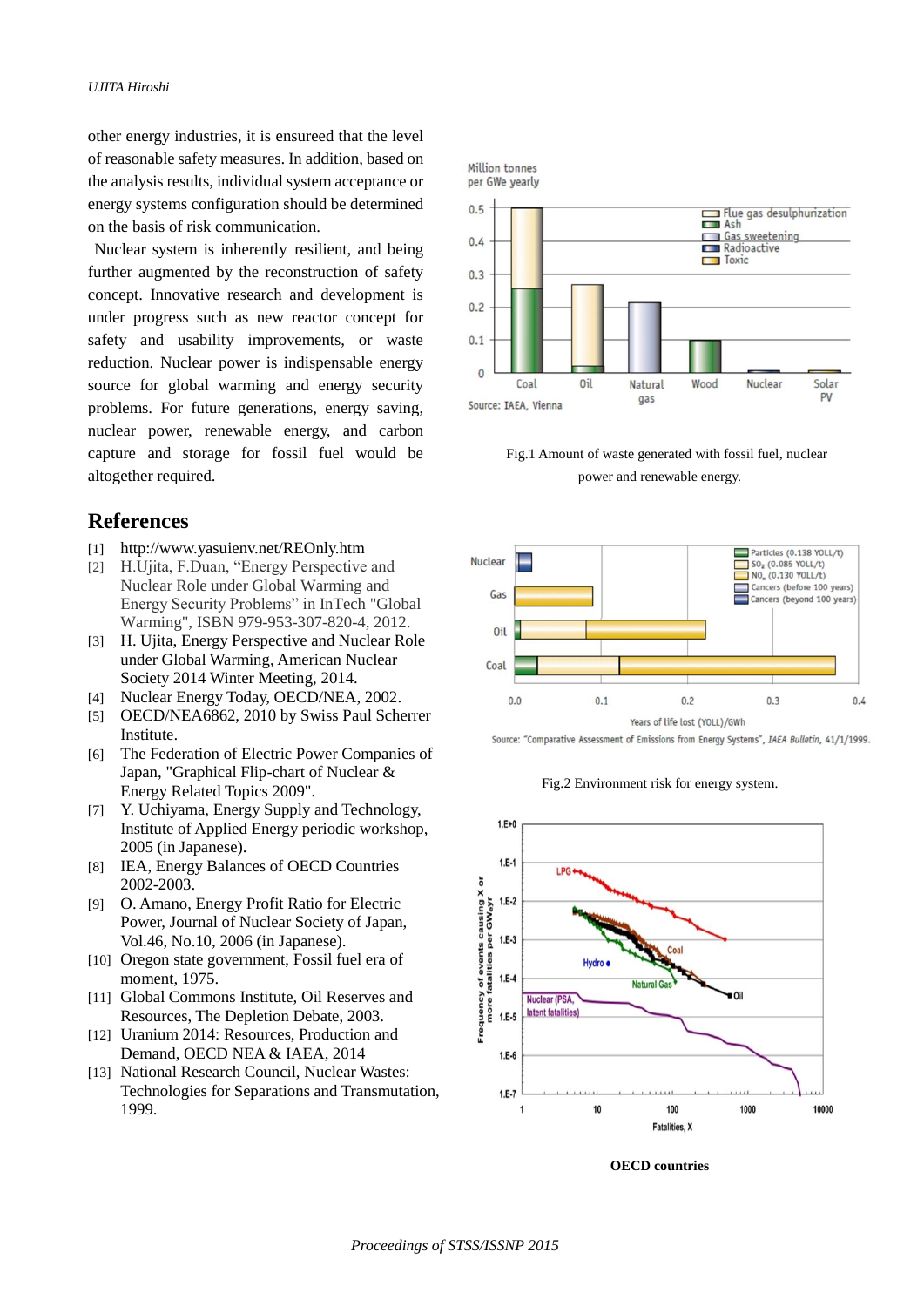

**non-OECD countries**

Fig.3 Frequency-Consequence curves for severe accidents in various energy chains OECD, without allocation: 1969-2001.



(Source) Central Research Institute of Electric Power Industry Report etc.

Fig.4  $CO<sub>2</sub>$  Emissions Intensity by Source.



| Candidate                    | Power density per<br>square meters<br>[kWh/m <sup>2</sup> ·year] | Remarks                                                              |  |
|------------------------------|------------------------------------------------------------------|----------------------------------------------------------------------|--|
| Electrical<br>needs in house | 35                                                               | Detached home (160sq.m. 40A)                                         |  |
| Electric needs<br>in office  | 400                                                              | Eight-story (architectural area 3,000sq.m.)                          |  |
| <b>Biomass</b>               | $\overline{2}$                                                   | Poplar plantation (6years-cycle)」                                    |  |
| power                        |                                                                  | Generating efficiency 34%                                            |  |
| Wind power                   | 21                                                               | Tehachapi (U.S.A.) C.F. 20%                                          |  |
| Solar power                  | 24                                                               | Roof of detached house (160sq.m. 3kW,<br>equipment availability 15%) |  |
| <b>Hydro power</b>           | 100                                                              | Average of 100 hydro power plants in Japan                           |  |
| Coal-fired<br>power          | 9,560                                                            | Hekinan coal-fired power plant (2.1 million<br>kW)                   |  |
| Nuclear power                | 12,400                                                           | Kashiwazaki-Kariha (8.212 million kW)                                |  |



Fig.5 Fossil fuel era of moment.

"Oil Reserves & Resources, the Depletion Debate,"

Institute of Energy 13 02 03 OIL<sup>1</sup>- Past Discovery/Production & Projected Depletion CO<sub>2</sub> Emissions - Past Consumption and Projected Control



Fig.6 Discovery, production, and projection of oil and gas with CO2 emission.



Fig.7 Uranium Consumption.

*Proceedings of STSS/ISSNP 2015*